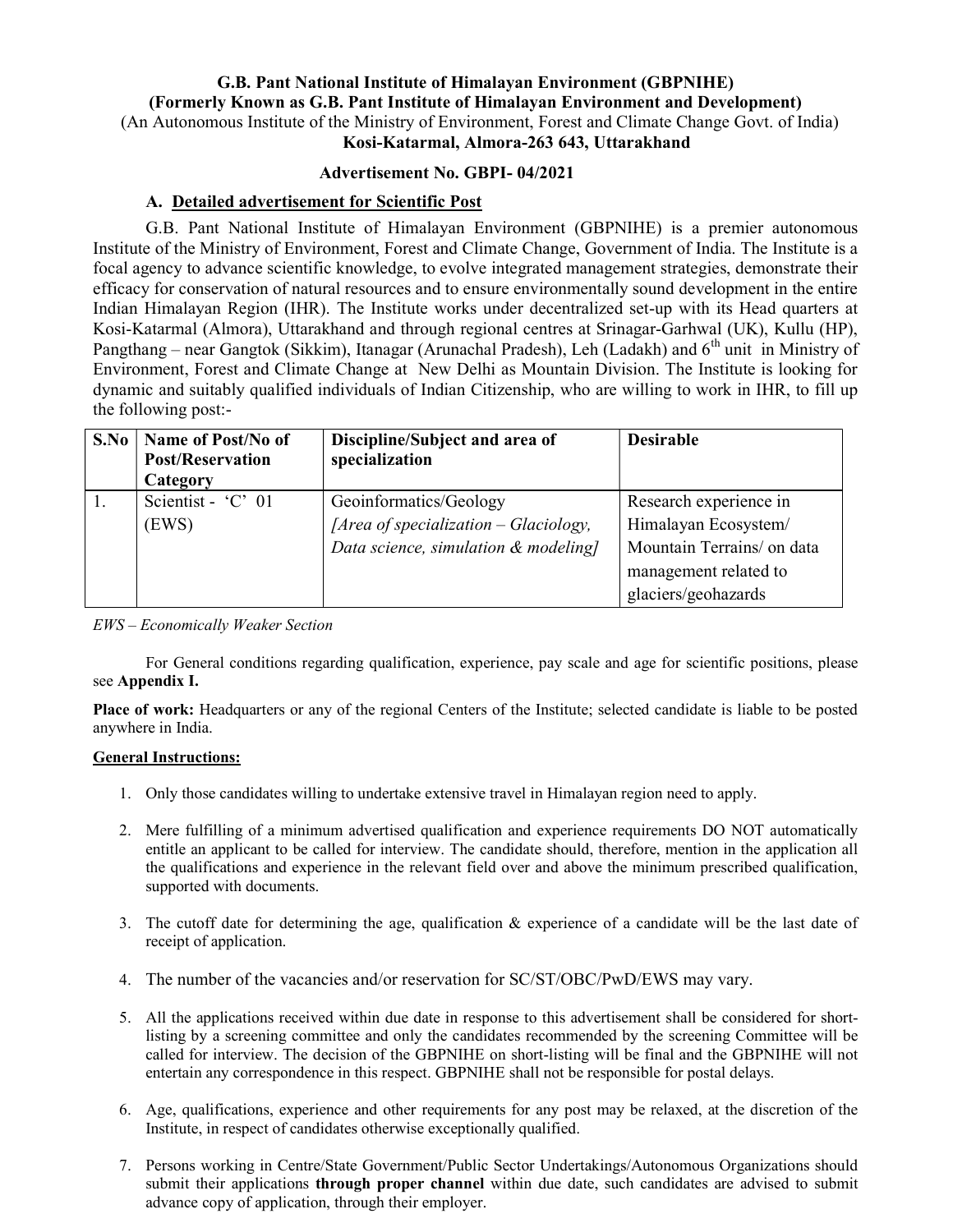- 8. The period of experience in the requisite discipline/area of work, wherever prescribed, shall be counted with effect from the date of acquiring the prescribed minimum educational qualifications required for the post.
- 9. TA will be paid to candidate called for interview/test as per norms.
- 10. Incomplete applications in any respect or submitted not as per the prescribed Proforma or received after the last date will be summarily rejected.
- 11. If at any time before or after the selection of a candidate, it is found that any information is suppressed or false, his/her selection will be liable to be rejected or cancelled.

#### How to Apply:

The envelope containing the application must be super-scribed as "Application for the Post of Scientist 'C'. Interested candidates should submit their application typed on A-4 size paper as per the prescribed proforma given at Appendix-II along with attested copies of mark sheets, certificates, degree, etc. to the Director, G.B. Pant National Institute of Himalayan Environment (GBPNIHE), Kosi-Katarmal, Almora – 263 643, Uttarakhand under sealed cover through registered/speed post so as to reach by 25.10.2021 Applications (advance copy) from Indian Nationals living abroad may reach by due date by e-mail (psdir@gbpihed.nic.in), followed by post upto 25.10.2021. Canvassing in any form will be treated as disqualification. Interim enquiries will not be entertained.

The application along with Demand Draft of Rs. 500.00 (Rupees Five Hundred only) in favour of Director, G.B. Pant National Institute of Himalayan Environment (GBPNIHE), payable at Almora, as application fee in case of candidates of Unreserved category and OBC. Candidates belonging to SC/ST/PwD and women category are exempted from payment of application fee.

The Organization shall not be responsible for postal delays. Incomplete applications/ unsigned or applications received after due date will not be considered. Bringing in any influence, political or otherwise shall be treated as disqualification. No interim enquiries will be entertained.

> **Director**  GBPNIHE, Kosi-Katarmal, Almora-Uttarakhand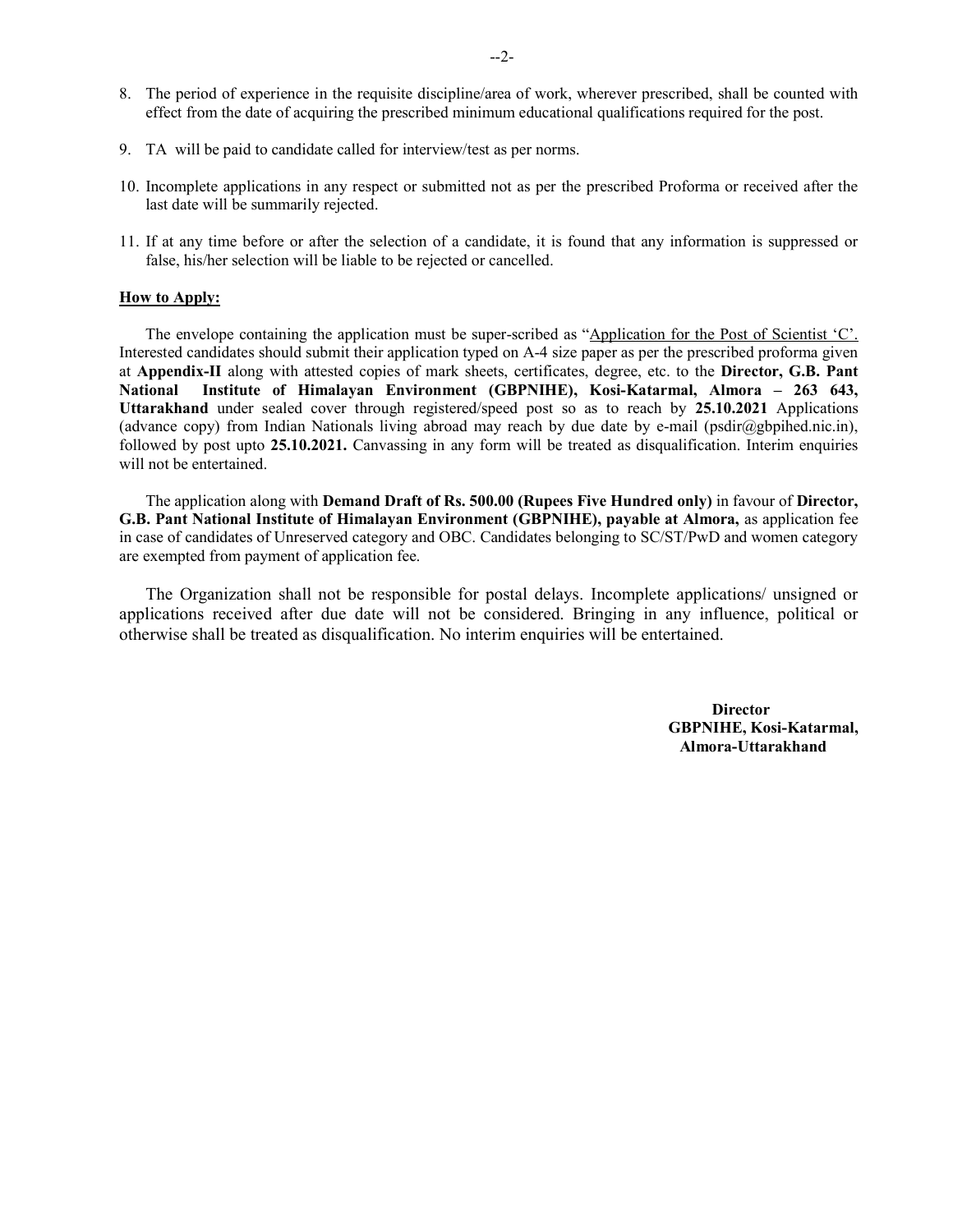### Qualifications, disciplines, experience and age limits for direct recruitment of Scientific Group A posts:

| SI.<br>No.                               | <b>Designation and</b><br>scale of pay of the<br>post                       | <b>Educational Qualification and</b><br>disciplines          | <b>Experience</b><br>in required<br>areas | Age limit not<br>exceeding |
|------------------------------------------|-----------------------------------------------------------------------------|--------------------------------------------------------------|-------------------------------------------|----------------------------|
| Scientist-C<br>1.<br>PB - $3 + G.P.6600$ |                                                                             | Master's Degree<br>in Natural Science                        | 3 years                                   | 35 years                   |
|                                          | Level-11<br>(Pay Matrix of Rs.                                              | OR.                                                          |                                           |                            |
| 67700-208700)                            | Bachelor's Degree<br>in Engineering or<br>Technology in relevant discipline | 3 years                                                      | 35 years                                  |                            |
|                                          |                                                                             | <b>OR</b>                                                    |                                           |                            |
|                                          |                                                                             | Doctorate in Natural Science or<br>Technology or Engineering | Fresh                                     | 35 years                   |

The minimum qualifications, experience and maximum age limits for direct recruitment to Scientists Group-A at various levels shall be as follows: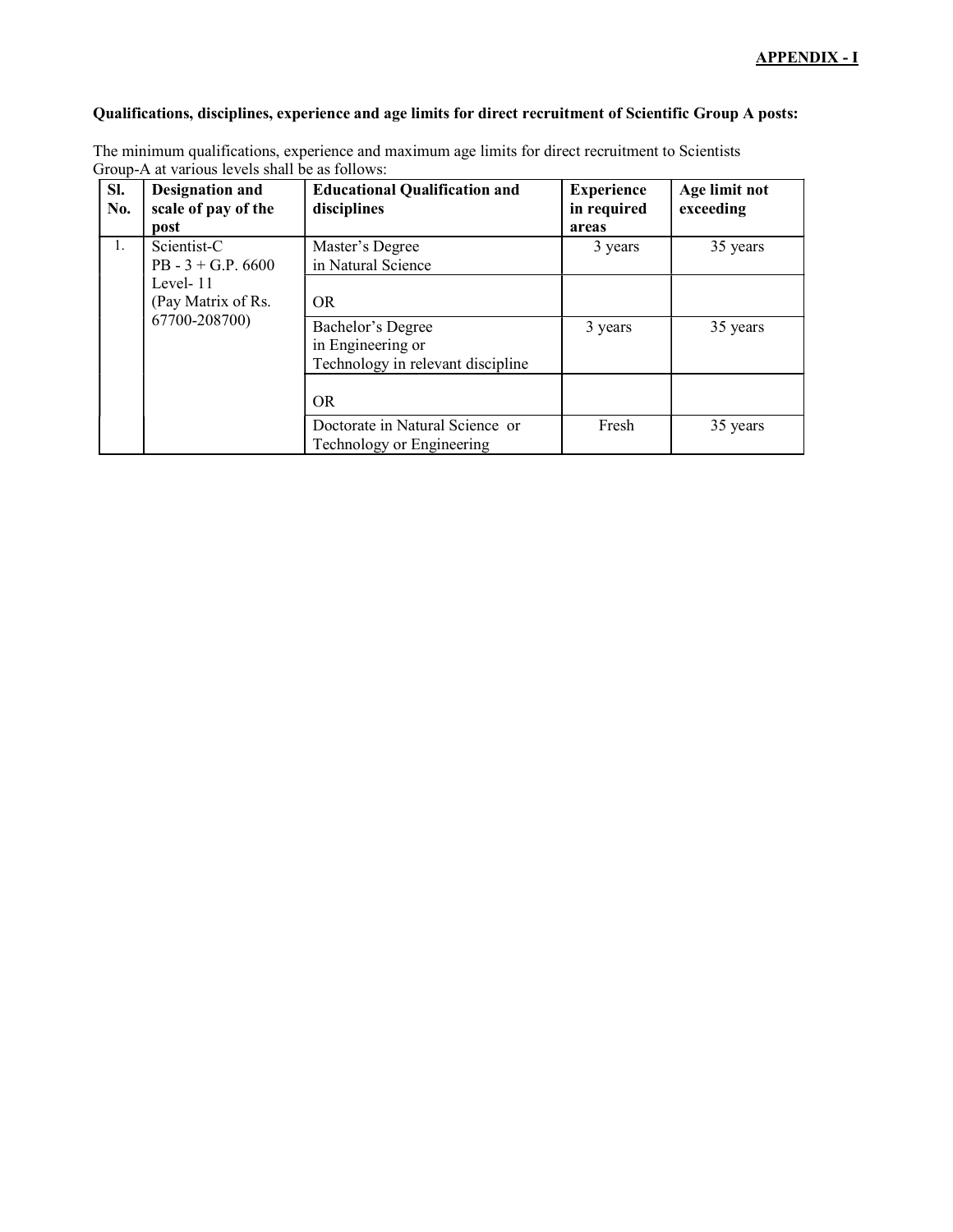# APPENDIX-II

# Proforma for Application

|                                                                                                                                                                                                                       |                                                                                                                                                                               |                              | Affix recent                      |  |
|-----------------------------------------------------------------------------------------------------------------------------------------------------------------------------------------------------------------------|-------------------------------------------------------------------------------------------------------------------------------------------------------------------------------|------------------------------|-----------------------------------|--|
| 2. Post Applied for:                                                                                                                                                                                                  |                                                                                                                                                                               | pass port size<br>Photograph |                                   |  |
|                                                                                                                                                                                                                       | 3. Post Sr. No. of the post applied for:                                                                                                                                      |                              |                                   |  |
| 4. Name (in block letters)<br>Last Name                                                                                                                                                                               | Middle Name                                                                                                                                                                   | First Name                   |                                   |  |
|                                                                                                                                                                                                                       |                                                                                                                                                                               |                              |                                   |  |
|                                                                                                                                                                                                                       | 6. Whether belongs to Gen./SC/ST/OBC/EWS/PH (please specify): __________________<br>(Please enclose the attested photo copy of certificate issued by the competent authority) |                              |                                   |  |
|                                                                                                                                                                                                                       |                                                                                                                                                                               |                              |                                   |  |
|                                                                                                                                                                                                                       | 8. Full Postal Address for Correspondence along with Phone, Fax, e mail, etc.: ____________________                                                                           |                              |                                   |  |
| <u> 1989 - Johann Stoff, deutscher Stoff, der Stoff, der Stoff, der Stoff, der Stoff, der Stoff, der Stoff, der S</u><br>(b) Age as on the last date of receipt of application _______ years ______ months _____ days |                                                                                                                                                                               |                              |                                   |  |
| 10. Nationality                                                                                                                                                                                                       |                                                                                                                                                                               |                              |                                   |  |
| 11. (a) Educational qualifications                                                                                                                                                                                    | Examination passed Mame of board/ university Tear of passing                                                                                                                  |                              | Division & % of marks<br>obtained |  |
|                                                                                                                                                                                                                       |                                                                                                                                                                               |                              |                                   |  |
| Name of<br>Employment                                                                                                                                                                                                 | 12. Experience (Research or practical in required discipline)<br>Name of employer                                                                                             | Period<br>From - To          | Pay scale                         |  |

- 13. List of publications (Attach reprints of only three best papers)
	- a) In Scientific Journals

| ч, | <b>THE SCIENCE SOUTING</b> |       |         |                                   |                                                     |
|----|----------------------------|-------|---------|-----------------------------------|-----------------------------------------------------|
|    | Author(s)                  | Title | Journal | Year of Publication               | Impact Factor of<br>Journal (SCI<br>Thomson Reuter) |
|    |                            |       |         |                                   |                                                     |
|    |                            |       |         |                                   |                                                     |
|    |                            |       |         |                                   |                                                     |
|    |                            |       |         |                                   |                                                     |
| b) | In books/Proceedings       |       |         |                                   |                                                     |
|    | Author(s)                  | Title |         | Year of Publication and Publisher |                                                     |
|    |                            |       |         |                                   |                                                     |
|    |                            |       |         |                                   |                                                     |
|    |                            |       |         |                                   |                                                     |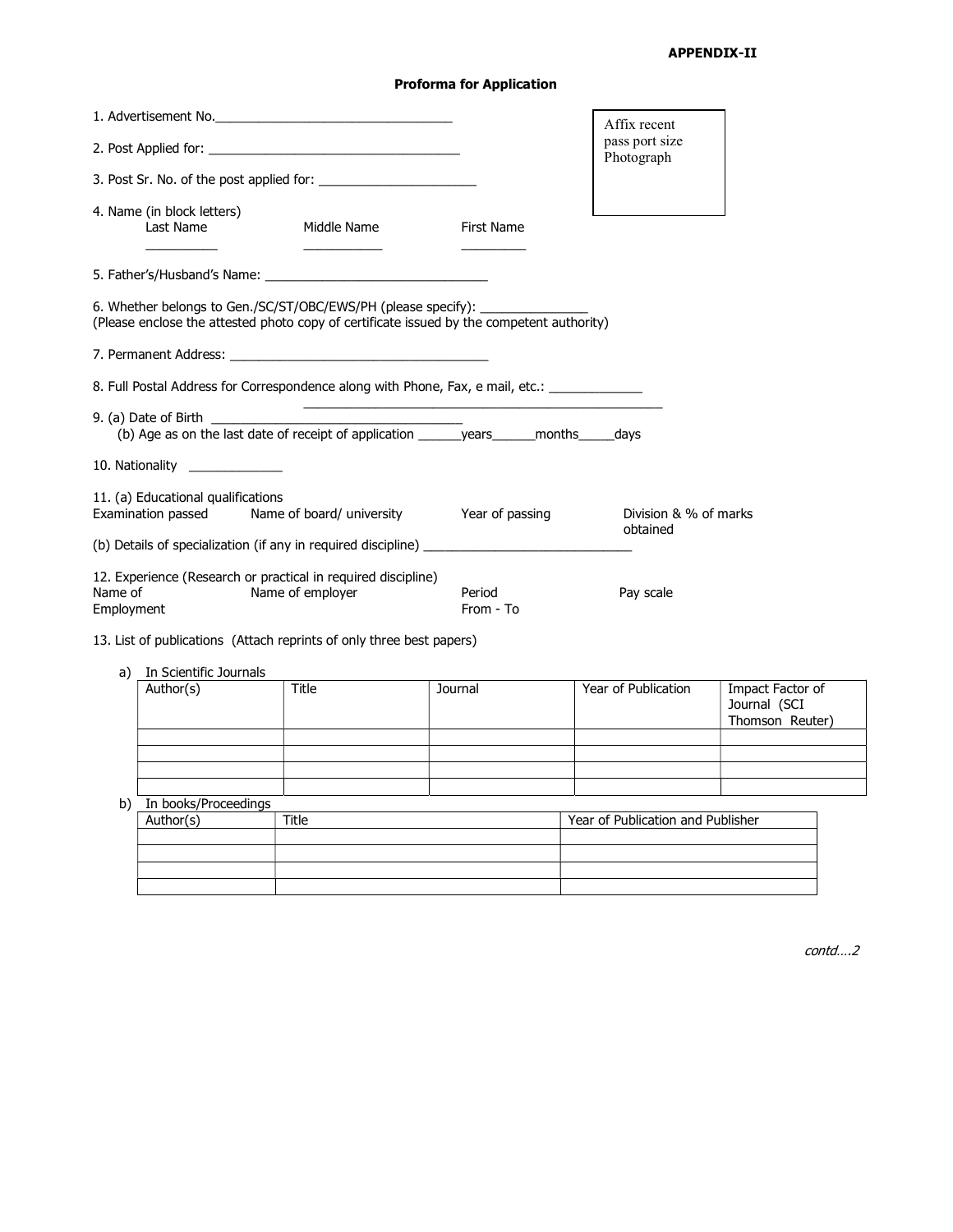#### c) Popular Articles

|    | Author(s)             | <b>Title</b> | Year of Publication and<br>published in |
|----|-----------------------|--------------|-----------------------------------------|
|    |                       |              |                                         |
|    |                       |              |                                         |
|    |                       |              |                                         |
|    |                       |              |                                         |
| d) | Authored/Edited books |              |                                         |
|    | Author(s)             | Title        | Year of Publication and                 |
|    |                       |              | publisher                               |
|    |                       |              |                                         |

14. Awards/Distinctions received (Enclose documentary evidence)

15. Name and Addresses of three referees their telephone Nos./e-mail addresses

16. Any additional information-

#### Declaration

I affirm that all information supplied by me as above is true and correct, I also fully understand that if at any stage, it is discovered that any attempt has been made by me to willfully conceal or misrepresent the facts, my candidature may be summarily rejected or employment terminated.

Date:

Place: Signature of the candidate of the candidate of the candidate of the candidate of the candidate of the candidate of the candidate of the candidate of the candidate of the candidate of the candidate of the candidate o

#### Certificate to be furnished by the Employer/Head of Office Forwarding Authority.

This is to certify that:-

(i) The particulars furnished by Shri/Smt./Km./Dr.\_\_\_\_\_\_\_\_\_ are correct, as per records.

(ii) There is no vigilance case/ disciplinary proceedings either pending or contemplated against him/her.

Signature of Head of Department/Forwarding Authority

| Date: | Name              |
|-------|-------------------|
|       | <b>Department</b> |

Office seal